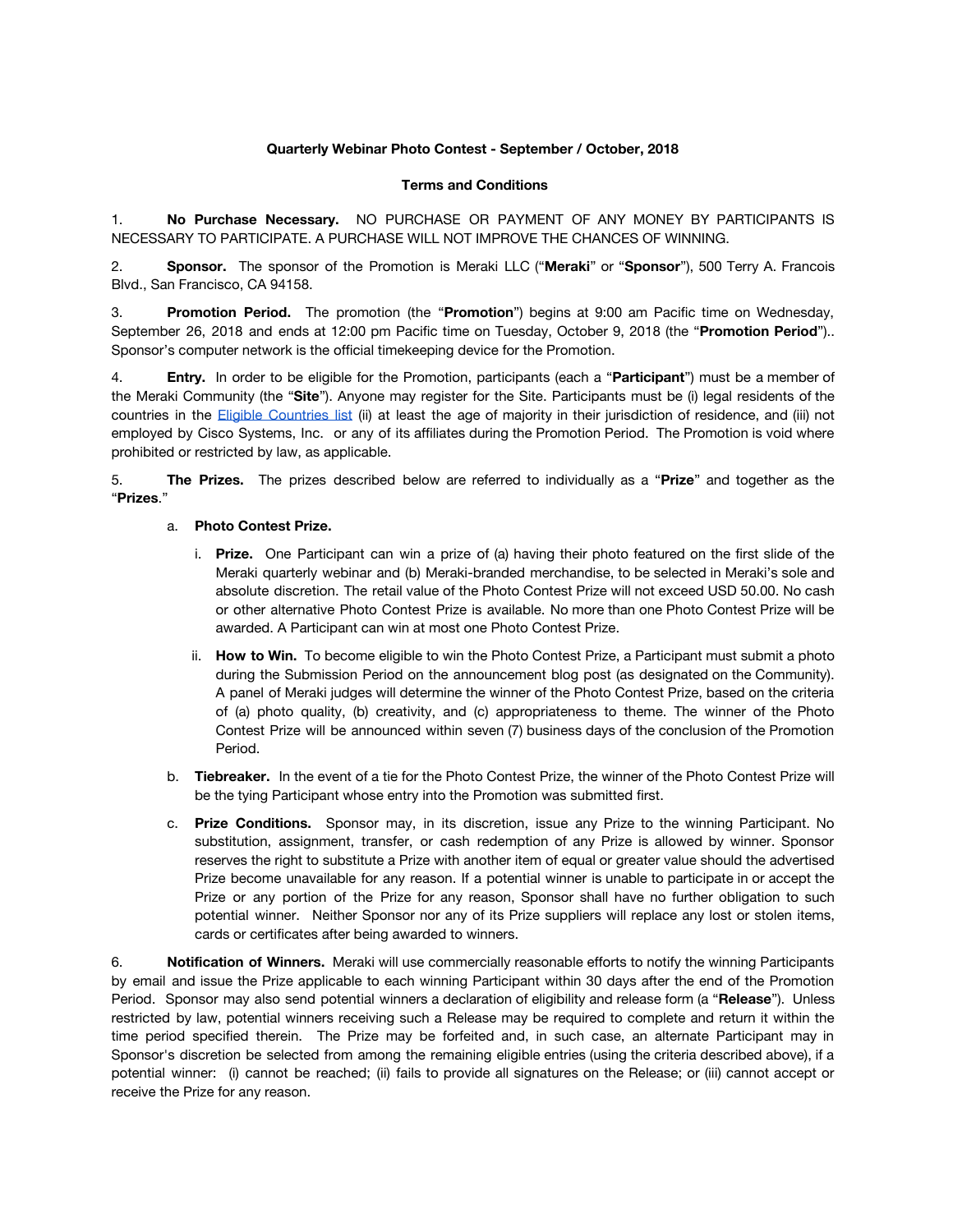7. **General Conditions.** The Promotion is subject to applicable federal, state and local laws, and these Terms and Conditions. By participating in the Promotion, Participants agree to (i) abide by these Terms and Conditions and any decision Sponsor makes regarding this Promotion, which Sponsor shall make in its sole discretion, and (ii) waive any right to claim ambiguity in the Promotion or these Terms and Conditions, except where prohibited by law. Sponsor reserves the right to disqualify any Participant who, in Sponsor's reasonable suspicion, tampers with Sponsor site, the entry process, violates these rules, or acts in an unprofessional, unsportsmanlike or disruptive manner. Sponsor reserves the right to (i) cancel or modify any aspect of the Promotion at any time without notice, and (ii) cancel the Promotion should it suspect fraud or for reasons out of the control of Sponsor, in each case, without any obligation to Participants. Any attempt to deliberately damage or undermine the legitimate operation of the Promotion may be in violation of criminal and civil laws and will result in disqualification from participation in the contest. Following the Promotion Period, Sponsor will not be required to retain records of any entries.

8. **Third Party Sites.** To the extent the Promotion uses or requires functionality of any third party website (e.g., social media sites or platforms that enable broad communications, collaboration or posting of content), Participant understands that the Promotion is not sponsored by such third parties, and further agrees to follow the policies posted on such website.

9. **Tax Provisions.** Participants acknowledge that awarding of any Prize may be treated as a taxable income and may be considered direct compensation for the purposes of taxation. Each winner will be solely responsible for any local, provincial, country or any other applicable taxes, and any other costs, expenses and fees in connection with the Prize. If applicable, the winner(s) may be issued an IRS Form 1099 or other tax documentation for the approximate retail value of any awarded Prize.

10. **Disclaimer; Release and Limit of Liability.** Sponsor makes no representations or warranties of any kind, express or implied, regarding any Prize or your participation in the Promotion. By participating in the Promotion or receiving any Prize, Participant agrees to release and hold harmless Sponsor, and its subsidiaries, affiliates, suppliers, distributors, advertising/promotion agencies, and Prize suppliers, and each of their respective parent companies and each such company's officers, directors, employees and agents (collectively, the "**Released Parties**") from and against any claim or cause of action, including, but not limited to, damages of any kind including direct, indirect, incidental, consequential or punitive damages to persons, including without limitation disability or death, arising out of participation in the Promotion or receipt, use or misuse of any Prize. The Released Parties are not responsible for: (1) any incorrect or inaccurate information, whether caused by entrants, printing errors or by any of the equipment or programming associated with or utilized in the Promotion; (2) technical failures of any kind, including, but not limited to malfunctions, interruptions, or disconnections in phone lines or network hardware or software; (3) unauthorized human intervention in any part of the entry process or the Promotion; (4) technical or human error which may occur in the administration of the Promotion or the processing of entries; or (5) any injury or damage to persons or property which may be caused, directly or indirectly, in whole or in part, from participation in the Promotion or receipt or use or misuse of any Prize. If for any reason a Participant's entry is confirmed to have been erroneously deleted, lost, or otherwise destroyed or corrupted, such Participant's sole remedy is another entry in the Promotion, provided that if it is not possible to award another entry due to discontinuance of the Promotion, then no other remedy will be available to such Participant.

11. **Personal Data and Communications.** The Sponsor cannot operate the Promotion without processing certain data supplied by and attributable to the Participants. Such data may include personal data attributable to individual Participants. Participants should anticipate that personal data supplied to Sponsor will be exported to the U.S. for processing in connection with the Promotion. Processing of personal data will be required to award the Prizes and will include all incidental processing necessary to operate the Promotion in accordance with the terms hereof. Participants should anticipate that such processing will be undertaken by the Sponsor, its sub-contractors, and other members of the group of companies to which the Sponsor belongs. By accepting the terms hereof, each Participant consents to the processing of the information and personal data supplied to the Sponsor as outlined above.

12. **Publicity Release.** Participants acknowledge and agree that (except where prohibited by law) Sponsor may use the Promotion for publicity, advertising or other marketing purposes in any media, and may use the name, likeness, and state of residence and/or Prize information of winning Participants as part of that publicity, without notice or additional compensation to such Participants.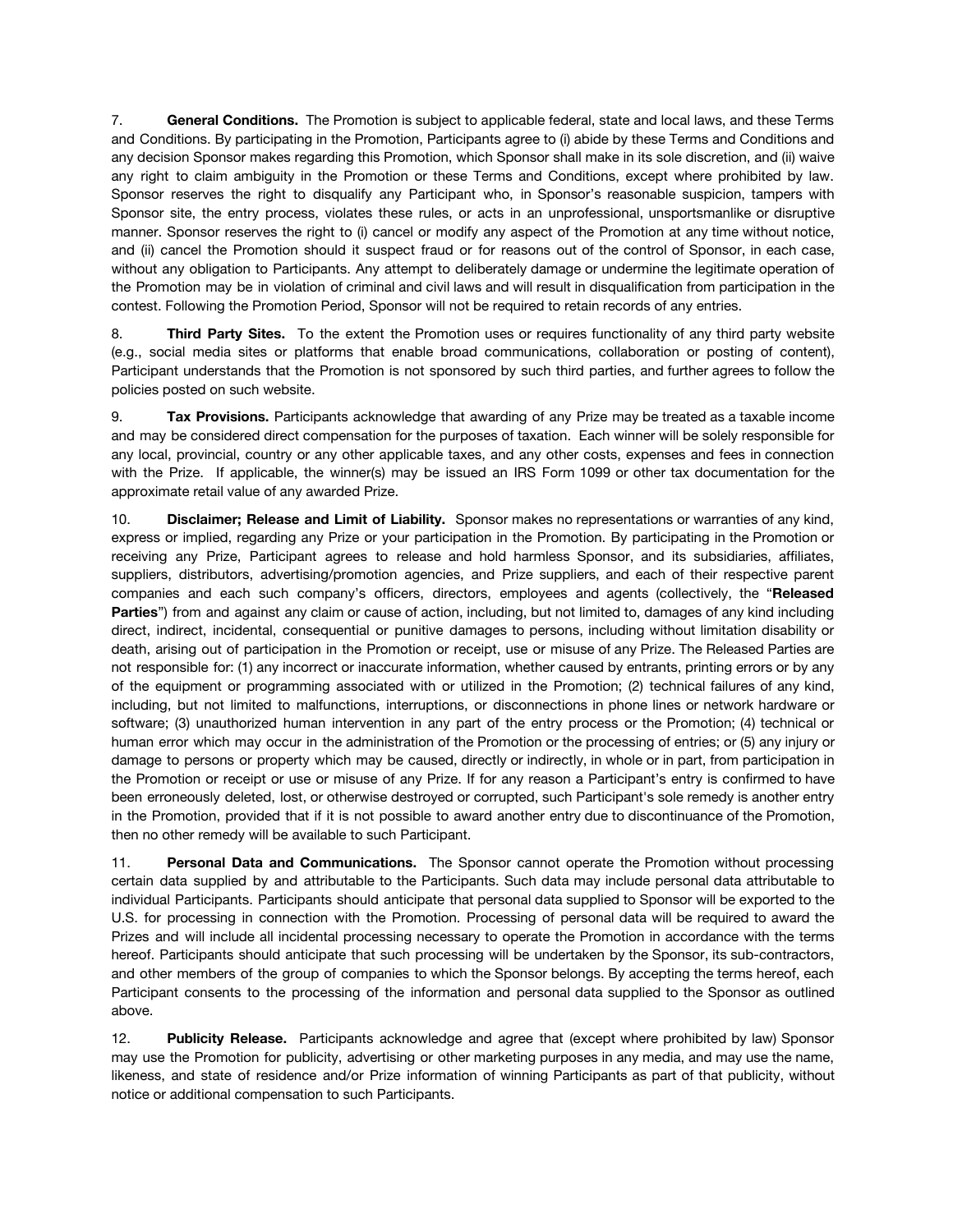13. **Disputes.** Disputes regarding these Terms and Conditions and the Promotion will be governed by the internal laws of the State of California. The remedy for any claim shall be limited to actual damages, and in no event shall any party be entitled to recover punitive, exemplary, consequential, or incidental damages, including attorney's fees or other such related costs of bringing a claim, or to rescind this agreement or seek injunctive or any other equitable relief.

14. **Terms And Conditions And Winners' List.** For a copy of these Terms and Conditions or the names of winners, please send your request and a self-addressed, stamped envelope to 500 Terry A. Francois Blvd., San Francisco, CA 94158, ATTN: Quarterly Webinar Photo Contest. Winners list to be available approximately 60 days after the Promotion Period.